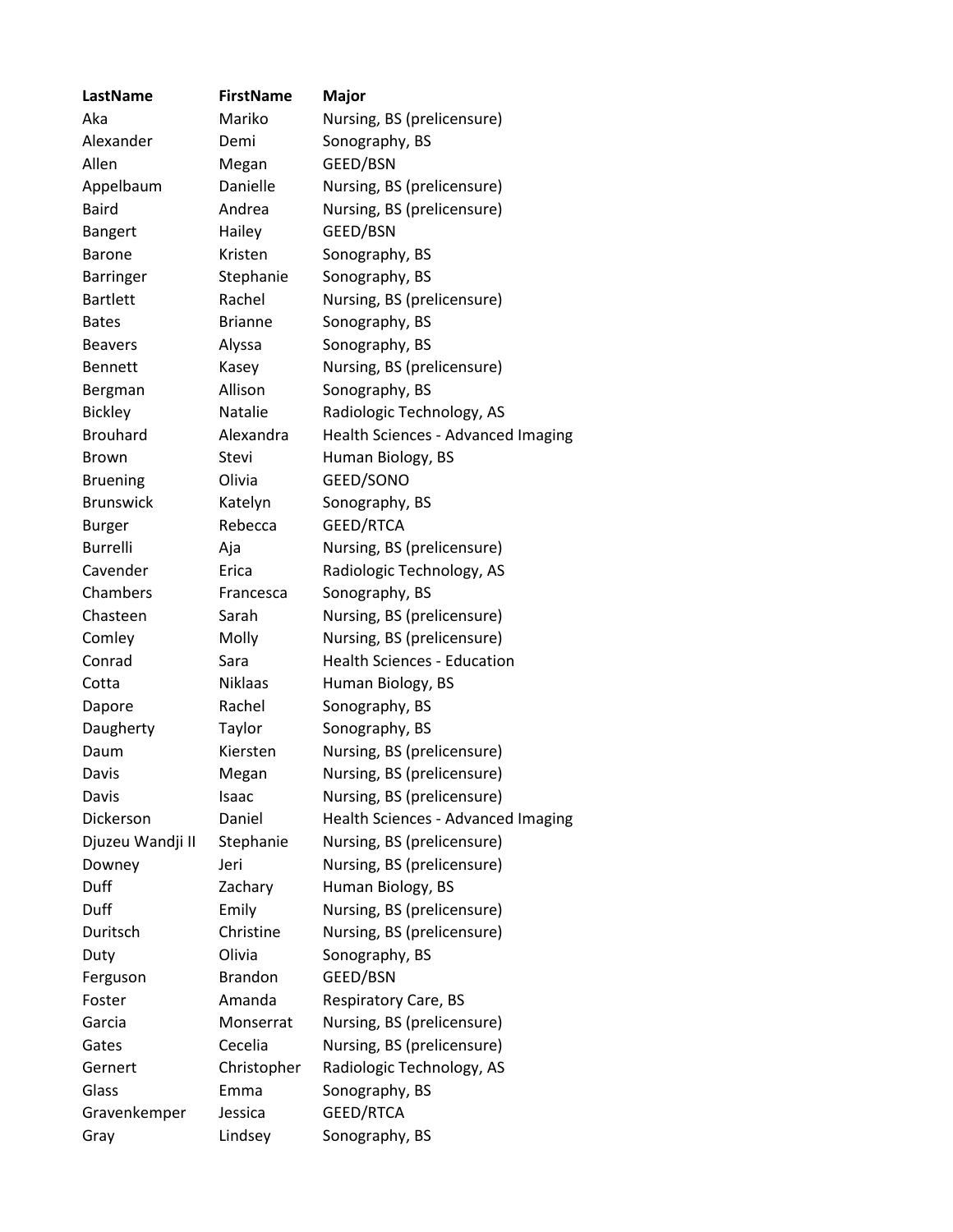Grimsley Marissa GEED/BSN Hale Scott Nursing, BSN Completion Hammond Lee Sonography, BS Harney Naomi GEED/SONO Harpenau Brittney Sonography, BS Harrell Alexandra Sonography, BS Hayes Cassidy Nursing, BS (prelicensure) Henderson Jaclyn Nursing, BS (prelicensure) Henderson Lydia Nursing, BS (prelicensure) Holbert Chyna Nursing, BS (prelicensure) Holmes Jenna Sonography, BS Hoskins Stephanie GEED/BSN Hurlburt Lauren Sonography, BS Hutauruk Inez Nursing, BS (prelicensure) James Lydia Nursing, BS (prelicensure) Jean-Jacques Patrick Radiologic Technology, AS Ji Woo Rim Human Biology, BS Johnson Liessa Nursing, BS (prelicensure) Johnson Emma Health Care Management, BS (OTD Track) Kaufman Joni GEED/RTCA Kepner Olivia Nursing, BS (prelicensure) Khan Shoeb Human Biology, BS Knaul-Lemons Ashley Nursing, BSN Completion Kroger Haley Sonography, BS LaFave Ryan Human Biology, BS Law Jennifer GEED/SONO Lefeld Rainier Nursing, BS (prelicensure) Liang Dong Nursing, BS (prelicensure) Loverti Brent Nursing, BS (prelicensure) Lutz Devin GEED/SONO Mack Hannah Nursing, BS (prelicensure) Magruder Megan Sonography, BS Marvin Danyse Nursing, BS (prelicensure) McClain Michaella Nursing, BS (prelicensure) McSurley Joleen Nursing, BS (prelicensure) Melzoni Taylor Nursing, BS (prelicensure) Mensah Barnabas Respiratory Care, BS Meyer Madison GEED/BSN Mills **Kimberly** Respiratory Care, BS Minneman Leah Nursing, BS (prelicensure) Mitter Maria Sonography, BS Molina Caitlin Health Care Management, BS Moore Jennifer GEED/BSN Moore Alayna Nursing, BS (prelicensure) Morris Michelle Nursing, BS (prelicensure) Mowbray Emily Sonography, BS Muhlenkamp Michelle GEED/SONO